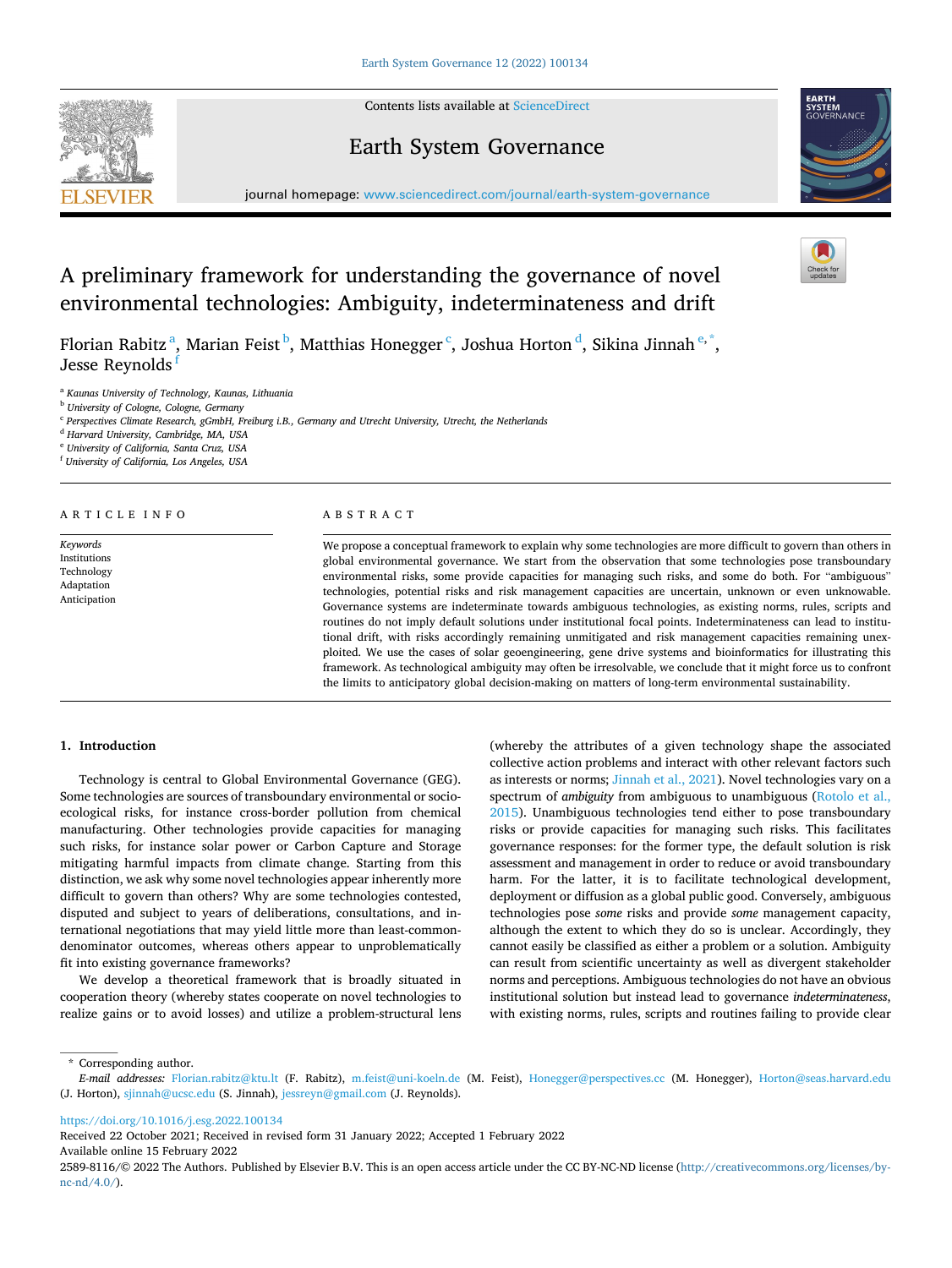answers to the regulatory challenge. Failing to resolve this indeterminateness results in *institutional drift*: the "[n]eglect of institutional maintenance in spite of external change," which results in "slippage in institutional practice on the ground" [\(Streeck and Thelen 2005](#page-4-0): 31). In other words: the indeterminateness of governance systems towards ambiguous technologies drives political inaction and negligence. We propose that this framework is sufficiently flexible and open-ended to be compatible with a variety of larger theoretical perspectives in International Relations. We first develop its different conceptual elements and subsequently highlight its explanatory power for three major instances of ambiguous technologies in GEG. We conclude with some considerations on the implications of ambiguity for GEG as well as for cooperation theory more broadly.

#### **2. Novel technologies and governance responses**

Novel technologies can present sources of transboundary risks and/ or provide capacities for the management of such risks. Transboundary risks entail environmental harm as well as adverse socio-ecological impacts that result from novel technologies either creating novel types of inequity or reinforcing existing ones. We choose the term "risks" to denote that such negative effects are probabilistic rather than deterministic. Risk management capacities are technology-based or technology-supported ways for assessing, managing or eliminating risks. Such capacities can serve to reduce the environmental footprint of human societies or assist them in adapting to harmful environmental changes, regardless of whether these have anthropogenic or natural origins. The purpose of relevant international institutions varies depending on whether a given technology is a source of transboundary risk or whether it offers risk management capacity. For the former category, this purpose is to avoid or reduce adverse transboundary effects, with institutional design typically having to account for negative externalities and upstream-downstream problems ([Mitchell and Keil](#page-3-0)[bach 2001\)](#page-3-0). For the latter category, the purpose of international institutions is to supply risk management capacities as a global public good, which can entail either the technology itself or its effects (such as the global benefits from domestic renewable energy sources). The supply of global public goods faces various specific governance challenges that notably differ from those associated with the avoidance or reduction of adverse transboundary effects ([Barrett 2007,](#page-3-0) [National Academic](#page-4-0)  [of ScienceEngineering and Medicine, 2021\)](#page-4-0). Novel technologies that constitute sources of risk require different governance approaches than novel technologies that offer risk management capacities; these approaches are not substitutable. In other words, institutional design must be fit for purpose. We note that international institutions can provide various other functions in regards to novel technologies, for instance regarding monitoring, enforcement or financial and technical assistance. However, we consider such functions as secondary, in the sense that they support the primary institutional functions of realizing gains or averting losses.

# **3. Ambiguity, indeterminateness and drift**

Governance systems thus generally address technological risks from the perspective of reducing or avoiding transboundary harm and technological risk management capacities from the perspective of global public goods. The boundary between the two categories is often fuzzy, meaning that some technologies will predominantly fall into one category yet partially also into the other. Wind power, for instance, provides risk management capacities in terms of avoiding climate change, yet also poses some limited risks for some migratory species of birds. Solar power similarly has strong public goods characteristics in combination with some limited risks in its supply chain. Conversely, coal power technology and associated carbon dioxide emissions have some very limited beneficial effects (e.g. possibly on plant growth) although their harmful impacts are obviously incomparably greater.

Some technologies, in other words, *predominantly* constitute sources of risk or *predominantly* provide risk management capacities. These technologies are unambiguous in the sense that they have obvious governance implications. This greatly simplifies political responses. Once certain ozone-depleting substances were found to cause significant transboundary harm that far outweighed their limited economic utility, the international institutional response amounted to a comprehensive global phase-out of production and consumption (differences across substances and in country-specific obligations notwithstanding; [Parson](#page-4-0)  [2003\)](#page-4-0). This is not to trivialize the challenge of effective international cooperation on such and other matters of transnational harm. In cases like this, institutional responses might still be hampered by problems of collective action and the distributional implications of regulation. The same applies to international cooperation for ensuring that the benefits associated with a technology which primarily provides risk management capacities will be supplied as a public good. Yet in these cases, the overall objectives of existing governance frameworks are relatively straightforward: while governments and other stakeholders might disagree on operational details, international institutions reflect the fundamental normative consensus that, in principle, transboundary harm should be reduced or avoided and public goods should be promoted for the benefit of the global community.

Yet there are other technologies that present uncertain, unknown or even unknowable mixtures of these two factors: they may have *some*  public good characteristics and may cause *some* harm, yet the balance between the two cannot readily be discerned. Such technologies are ambiguous in the sense that it is unclear whether they should be considered as a problem or as a solution. This ambiguity results from two interlinked factors. First, novel technologies can come with significant scientific uncertainties regarding their costs, benefits, risks, feasibility, scalability and so forth. Such uncertainty is in part an unavoidable fact of life [\(Jasanoff 2007\)](#page-3-0) yet can increase to the point where the relative benefits of different international regulatory choices become difficult to ascertain [\(Dimitrov 2003\)](#page-3-0). Second, ambiguity may also result from differences in norms and perceptions. Differences in risk tolerance, social discount rates or social values can lead to differences in how states evaluate the relative benefits and drawbacks of a given technology. Some states might perceive a novel technology as a game changer whereas others hold a more cautious attitude. Perceptions will also differ when technological impacts are likely to be asymmetrical, for instance when some states are prone to face relatively large risk or expect relatively large benefits from technological risk management capacities.

The lack of an obvious and default way of responding to these ambiguous technologies implies *governance indeterminateness*: existing norms do not clearly define relevant standards of appropriate behavior; transaction costs impede identifying ways of applying or adjusting existing operational rules to enable cooperative gains; or decisionmakers lack behavioral scripts and cognitive routines for rapidly processing the technological challenge and devising an adequate course of action. Differences in the larger ontological and epistemological outlook imply differences in how we understand the specific causes of indeterminateness. However, its mere existence as a relational property of governance systems, in regards to an ambiguous technology, appears consistent with a wide range of theoretical approaches in International Relations. Regardless of how we conceive of its causes, the consequence of indeterminateness is to complicate governance responses as a result of divergent technology assessments, a lack of agreed default solutions as well as the risk of regulatory mismatch from unknowingly choosing a governance approach that later turns out to be inconsistent with the technology in question. Indeterminateness can thus lead to a situation of institutional drift, that is, the failure of institutions to adapt to important changes in their respective functional domains ([Streeck and Thelen](#page-4-0)  [2005; Rabitz 2019a\)](#page-4-0). As above, the link connecting indeterminateness to drift can be approached from different theoretical vantage points. A rationalist perspective, for instance, might emphasize how governments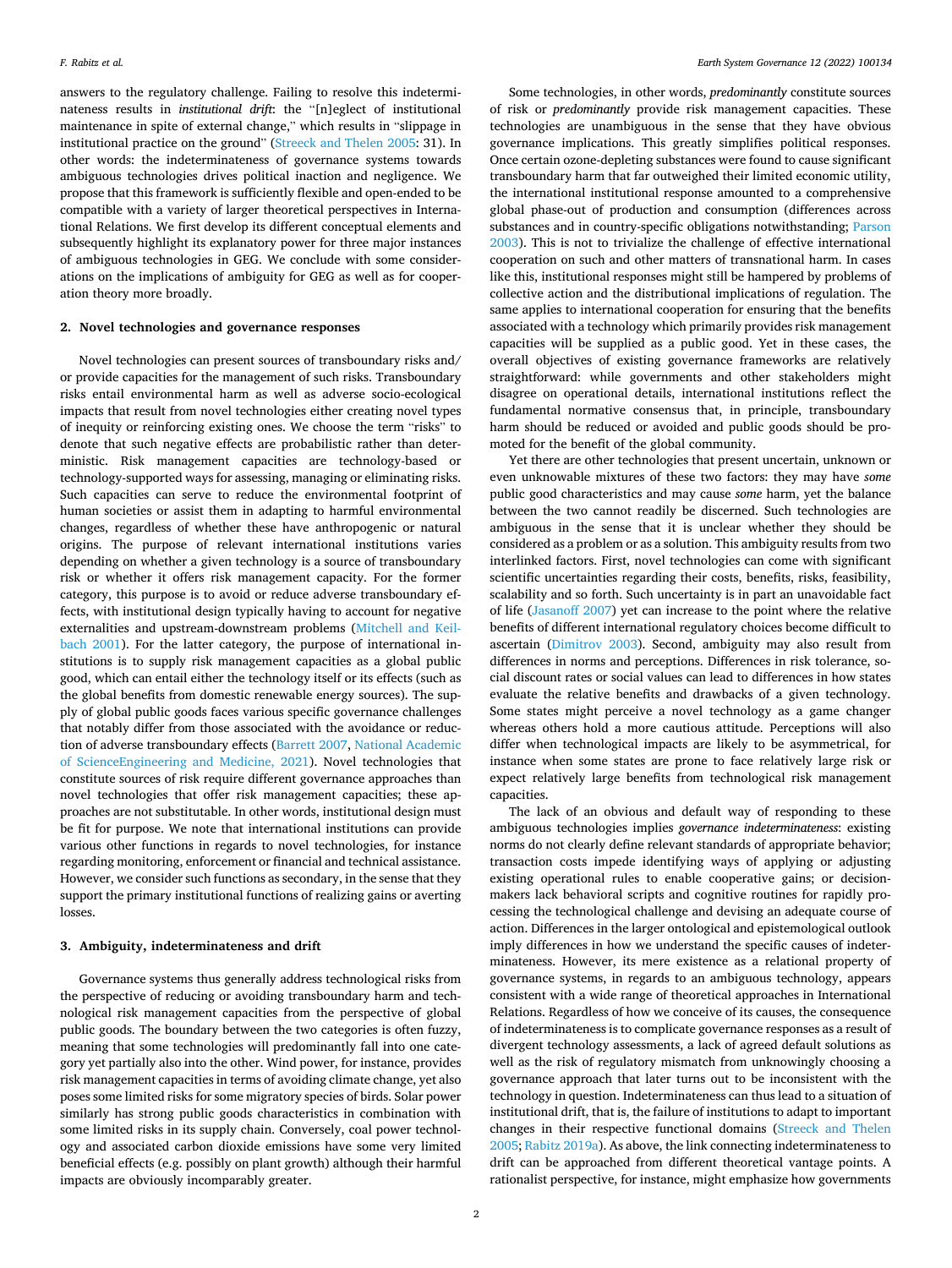with vested interests in the status quo may use indeterminateness as a pretext for inaction until improved scientific knowledge will supposedly enable meaningful regulatory choices at an undefined point in the (distant) future ([Helm 1998](#page-3-0)). Sociological accounts might emphasize how indeterminateness obscures the normative implications of international rules and thus prevents consensus on desirable behavioral responses from emerging. We suggest that the explanatory power of our framework is independent from such larger questions and, in the following three sections, briefly show how it sheds light on the governance challenges of three major instances of ambiguous technology in GEG.

## **4. Solar geoengineering**

Solar geoengineering (sometimes called solar radiation modification), principally through the injection of aerosols into the stratosphere, is a proposed method for reducing climate change and the associated risks through the partial reflection of incoming solar energy [\(Reynolds](#page-4-0)  [2019\)](#page-4-0). A global solar geoengineering program via stratospheric aerosol injection seems to require a fraction of the costs associated with climate impacts ([Barrett 2008\)](#page-3-0), and its beneficial temperature effects would also manifest quickly. While there is close to zero commercial interest in the technology, a variety of modelling exercises highlight its apparent technical feasibility and efficacy for partially limiting the global rise in temperatures and thereby contributing to sustainable development. These potential benefits co-exist with significant potential risks, including the chance of environmental harm (by damaging the ozone layer or by disrupting regional precipitation patterns) and socio-environmental challenges that are being discussed under labels such as "moral hazard", "slippery slopes" or the "termination problem", among others. While a detailed discussion is well beyond the scope of this paper, the magnitude, or in some cases even the very existence, of all these risks and opportunities is a matter of substantial dispute [\(Reynolds](#page-4-0)  [2021\)](#page-4-0). Solar geoengineering is thus an ambiguous technology.

This ambiguity translates into governance indeterminateness. Again, cutting short a voluminous literature, there is no obvious focal point providing default rules, procedures, scripts and heuristics for resolving the issue in its entirety. For instance, it remains unclear whether solar geoengineering would, or should, constitute an essential tool for achieving the temperature targets of the 2015 Paris Agreement on climate change; whether it would have negative impacts on global biodiversity goals or whether it might rather serve to protect biodiversity from climate impacts ([McDonald et al., 2019](#page-3-0)); or the extent to which research and deployment would, or should, be subject to the precautionary principle, considering both the risks of the technology itself and the risks which the technology is intended to manage [\(Reynolds 2019](#page-4-0)). Despite a plethora of proposals for how governance could be constructed for this issue (e.g. [Chhetri et al., 2018;](#page-3-0) [National Academic of Scien](#page-4-0)[ceEngineering and Medicine, 2021\)](#page-4-0), governance responses have been minimal so far, primarily amounting to three non-binding governing body decisions under the Convention on Biological Diversity (CBD). With existing governance frameworks thus being largely indeterminate, governance questions pertaining to research into and potential deployment of solar geoengineering technology remain unaddressed. This has resulted in institutional drift with potential risks remaining unmitigated and risk management capacities unexploited.

#### **5. Gene drive systems**

Gene drive systems are a proposed technique for biasing patterns of biological reproduction ([NASEM 2016\)](#page-3-0). They would allow for genetic modifications to be "driven" through entire target populations. For species with short reproductive cycles, they would thus enable rapid population replacement (i.e. switching wild types to transgenic species) or even eradication [\(Esvelt et al., 2014](#page-3-0)). In principle, gene drives allow for unprecedented biological control at the ecosystem scale. In addition

to combatting vector diseases such as malaria, they might be highly effective for protecting vulnerable ecosystems from biological invasions and for proofing agricultural systems against pests. As gene drives are likely to diffuse widely and potentially uncontrollably, including in a transboundary context, they present biosafety risks that are likely significantly greater than those associated with conventional Genetically Modified Organisms (GMOs). The magnitude, nature and manageability of these risks is a matter of ongoing dispute. No clearly appropriate risk assessment methodologies presently exist for gene drives (see [Dolezel et al., 2020\)](#page-3-0). Various technological solutions to the biosafety problem are currently being explored, such as methods for reversing the effects of gene drive releases or for limiting geographic spread, although these might also end up introducing new problems, including from unpredicted interactions among system components.

Gene drives being an ambiguous technology that might either endanger biodiversity or provide an effective tool for its conservation, global biodiversity governance is so far indeterminate ([Rabitz 2019\)](#page-4-0). Do gene drives pose a threat to the CBD's conservation objective or a potential tool for its implementation? How do gene drives fit into the obligation on CBD parties to "control or eradicate" invasive alien species (Article 8. h), considering that drives might either be a tool for control or eradication, or might constitute invasive alien species themselves? How would the provisions of the CBD's Cartagena Protocol on Biosafety (notably regarding risk assessment and Advance Informed Agreement) apply to gene drives? So far and as with solar geoengineering, the CBD has merely passed a series of nonbinding governing body decisions on the wider categories of "synthetic biology" that emphasize and reiterate the need for case-by-case risk assessment and precautionary decision-making. As the negotiations for the CBD's post-2020 Global Biodiversity Framework unfold, it looks increasingly unlikely that parties will adopt more detailed and stringent regulation at the 15th Conference of the Parties, to be held in 2022. While a robust international regulatory framework is absent, pilot projects are moving rapidly towards initial open field experiments, constituting a textbook definition of institutional drift.

# **6. Bioinformatics**

The fusion between biotechnology and information technology leads to an increasing use of digitalized genetic sequences for research and development across the life sciences, notably including agriculture and pharmaceuticals. The increasing efficiency of DNA sequencing and digital storage solutions is giving birth to vast digital genomic libraries, the content of which can be analyzed at a hitherto unprecedented scale via new applications in machine learning and big data analytics. Bioinformatics holds significant potential for improving human well-being, as well as for environmental sustainability, conservation and food security [\(Gaffney et al., 2020](#page-3-0)). At the same time, the gradual displacement of physical samples with digitalized electronic sequences in the contemporary life sciences is raising questions regarding the fair and equitable sharing of benefits resulting from the utilization of genetic resources, a core objective of the CBD, the International Treaty on Plant Genetic Resources for Food and Agriculture (ITPGRA) and other instruments ([Lawson et al., 2019](#page-3-0)). This objective is based on the ethical principle that the countries, communities or other organizations that have cultivated and conserved genetic resources should participate in commercial and other benefits that are derived from their utilization.

Bioinformatics is an ambiguous technology because, on one hand, the unfettered access to genetic sequence data could facilitate research and development with pay-offs for environmental sustainability: by stimulating innovation in green technologies and by contributing to biodiversity conservation [\(Halewood et al., 2018\)](#page-3-0). On the other, the technology potentially undercuts fair and equitable benefit-sharing: the utilization and transfer of genetic sequence data is notoriously difficult to monitor, which aggravates the compliance problem in ABS, commonly and broadly referred to as "biopiracy" ([Rabitz 2015](#page-4-0)). This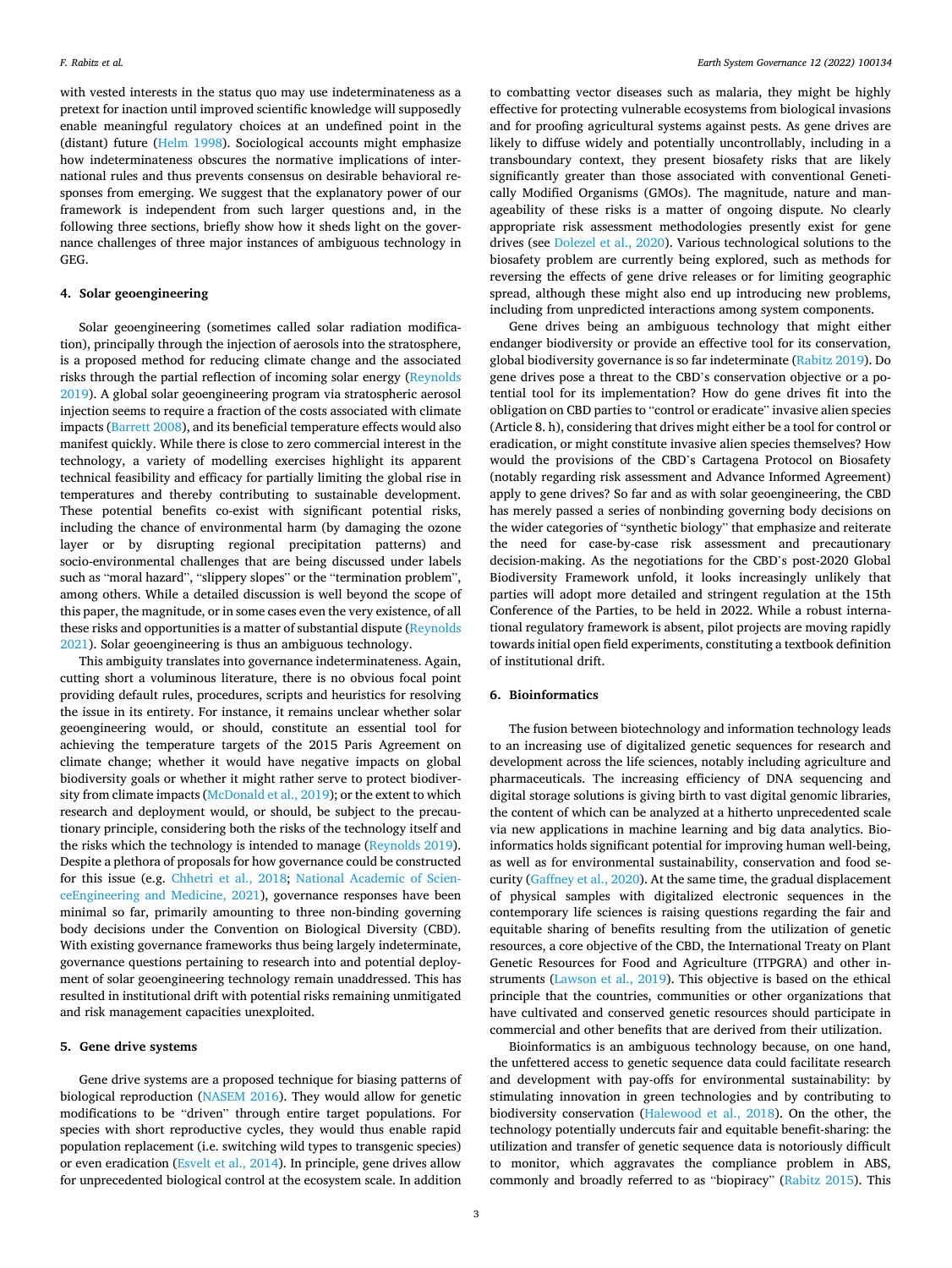<span id="page-3-0"></span>would raise questions of social justice and prevent benefits from being channeled into projects for nature conservation. Yet the financial volume which could be leveraged through benefit-sharing from genetic sequence data is uncertain, as is the extent of spin-off benefits from innovation on the basis of such data. We neither know which monetary (and other) resources benefit-sharing could mobilize for nature conservation; nor do we know the degree to which benefit-sharing and its associated compliance procedures would hamper innovation in the life sciences.

The CBD and the ITPGRFA generally require the sharing of benefits from the utilization of physical genetic resources. The extent to which they do (and should) apply to genetic sequence data is an explosive political issue which has already wrecked a multi-year reform process under the ITPGRFA and has become a major sticking point in the negotiations on the CBD's post-2020 Global Biodiversity Framework ([Rohden and Scholz 2021](#page-4-0)). The indeterminateness of governance frameworks has contributed to institutional drift: while biotechnological research and development increasingly shifts towards genetic sequence data, questions of access and benefit-sharing remain unresolved. In practice, this means that the biotechnology industry (in predominantly developed countries) continues utilizing genetic sequence data without appropriate international and national regulations that would ensure the fair and equitable sharing of benefits with the stakeholders (predominantly from developing countries) that have cultivated and conserved the corresponding physical specimens. This highlights the distributional implications of indeterminateness and drift.

#### **7. Conclusions**

The growing relevance of technology for GEG requires an appropriate conceptualization of their relationship. We have here provided a preliminary conceptual approach that centers on technological ambiguity as a key factor influencing governance responses. Our framework is sufficiently flexible and open-ended to be compatible with a variety of theoretical traditions, such as rationalist or sociological approaches to international cooperation and institutions. In other words, we do not aim to provide a competing account but rather propose a middle-range conceptualization which can be integrated into different ontological and epistemological frameworks in order to (hopefully) enable a more finegrained analysis of novel technologies in GEG.

As we propose, and as the cases of solar geoengineering, gene drives and bioinformatics highlight, ambiguous technologies pose substantial governance challenges and tend to be met with political inaction, negligence or indecisiveness. This appears to be the case outside of the environmental sphere as well. Contemporary developments in Artificial Intelligence, machine learning and big data, for instance, may offer vast improvements to human well-being while simultaneously raising major questions on issues such as algorithmic discrimination, civil rights implications of facial recognition software or the status of lethal autonomous weapon systems under international humanitarian law. There and elsewhere, the indeterminateness of governance systems towards ambiguous technology implies a threat of systematic under-regulation.

As ambiguity can result not just from scientific uncertainty but also from divergent norms and perceptions, expert advice is no silver bullet and might even be detrimental if the existence of genuine differences in values or in technology assessment criteria is treated as a mere lack of scientific information (Jasanoff 2007). Somewhat schematically, governance choices for ambiguous technologies boil down to restrictive regulation (thus reducing or avoiding harm but possibly missing out on critical capacities for the management of environmental risks) or enabling regulation (thus seeking to unlock management capacities but possibly incurring harm in the process). Neither sound science nor precaution offers an easy way out of this dilemma: as both can lead to enabling regulation for technologies that turn out to predominantly constitute sources of risk, or inappropriately restrictive regulation for technologies that might otherwise have provided important capacities for reducing anthropogenic impacts on nature or for making human societies more resilient to environmental changes. Crucially, there is no solid basis for preferring either approach *ex ante*. A powerful illustration of this problem is the debate on solar geoengineering: given the systemic political failure in the global efforts for climate change mitigation, foregoing a potential future use of solar geoengineering might be folly – yet developing or deploying such measures might just as well turn out to be dangerous. All of this raises the uncomfortable question whether technological ambiguity presents a hard limit to what GEG can accomplish? This might seem to suggest there are situations that demand a regulatory leap of faith – that is, locking-in a regulatory choice on the prohibition-facilitation spectrum without the possibility to resolve ambiguities, and without the option of deferring to overarching principles such as sound science or precaution as general heuristics. However, the key lies in accepting ambiguity and embarking on a deliberative governance pathway that 'keeps an eye' on the evolving risk landscape, builds up diverse decision-making capacities in appropriate governance institutions, and maintains the requisite governance adaptability that does not preclude future regulatory choices – once such decisions emerge as appropriate responses to the evolving risk landscape.

#### **Declaration of competing interest**

The authors declare that they have no known competing financial interests or personal relationships that could have appeared to influence the work reported in this paper.

### **Acknowledgements**

We are grateful for the comments from the anonymous reviewers. We are also grateful for inputs from Oskar Gstrein, Ina Möller, Valentina Nakic, Marielle Papin, and Karsten Schulz on prior versions of this manuscript. Sikina Jinnah's contribution to this article was in part supported by a fellowship from the Andrew Carnegie Corporation of New York. Florian Rabitz' contribution to this article was supported by the Research Council of Lithuania, project no. P-MIP-19-513, "Institutional Adaptation to Technological Change".

#### **References**

- [Barrett, S., 2007. Why Cooperate? the Incentive to Supply Global Public Goods. Oxford](http://refhub.elsevier.com/S2589-8116(22)00003-9/sref1)  [University Press, New York](http://refhub.elsevier.com/S2589-8116(22)00003-9/sref1).
- [Barrett, S., 2008. The incredible economics of geoengineering. Environ. Resour. Econ. 39](http://refhub.elsevier.com/S2589-8116(22)00003-9/sref2)  [\(1\), 45](http://refhub.elsevier.com/S2589-8116(22)00003-9/sref2)–54.
- [Chhetri, N., Chong, D., Conca, K., Gillespie, A., Falk, R., Gupta, A., Jinnah, S.,](http://refhub.elsevier.com/S2589-8116(22)00003-9/sref3)
- [Catriona, M.L.A.L., Thiele, L., Valdivia, W., Wapner, P., 2018. ACADEMIC WORKING](http://refhub.elsevier.com/S2589-8116(22)00003-9/sref3)  [GROUP ON CLIMATE ENGINEERING GOVERNANCE](http://refhub.elsevier.com/S2589-8116(22)00003-9/sref3).
- [Dimitrov, R.S., 2003. Knowledge, power and interests in environmental regime](http://refhub.elsevier.com/S2589-8116(22)00003-9/sref4)  [formation. Int. Stud. Q. 47 \(1\), 123](http://refhub.elsevier.com/S2589-8116(22)00003-9/sref4)–150.
- [Dolezel, M., Lüthi, C., Gaugitsch, H., 2020. Beyond limits the pitfalls of global gene](http://refhub.elsevier.com/S2589-8116(22)00003-9/sref5)  [drives for environmental risk assessment in the European Union. BioRisk 15, 1](http://refhub.elsevier.com/S2589-8116(22)00003-9/sref5).
- [Esvelt, K.M., Smidler, A.L., Catteruccia, F., Church, G.M., 2014. Emerging technology:](http://refhub.elsevier.com/S2589-8116(22)00003-9/sref6) [concerning RNA-guided gene drives for the alteration of wild populations. Elife 3,](http://refhub.elsevier.com/S2589-8116(22)00003-9/sref6)  [e03401.](http://refhub.elsevier.com/S2589-8116(22)00003-9/sref6)
- [Gaffney, J., et al., 2020. Open access to genetic sequence data maximizes value to](http://refhub.elsevier.com/S2589-8116(22)00003-9/sref7)  [scientists, farmers and society. Global Food Security 26, 100411](http://refhub.elsevier.com/S2589-8116(22)00003-9/sref7).
- [Halewood, M., et al., 2018. Using genomic sequence information to increase](http://refhub.elsevier.com/S2589-8116(22)00003-9/sref8) [conservation and sustainable use of crop diversity and benefit-sharing. Biopreserv.](http://refhub.elsevier.com/S2589-8116(22)00003-9/sref8)  [Biobanking 16 \(5\), 368](http://refhub.elsevier.com/S2589-8116(22)00003-9/sref8)–376.
- [Helm, C., 1998. International cooperation behind the veil of uncertainty the case of](http://refhub.elsevier.com/S2589-8116(22)00003-9/sref9) [transboundary acidification. Environ. Resour. Econ. 12 \(2\), 185](http://refhub.elsevier.com/S2589-8116(22)00003-9/sref9)–201.
- [Jasanoff, S., 2007. Technologies of humility. Nature 450 \(7166\), 33](http://refhub.elsevier.com/S2589-8116(22)00003-9/sref10). [Jinnah, S., Nicholson, S., Morrow, D., 2021. Splitting geoengineering governance: how](http://refhub.elsevier.com/S2589-8116(22)00003-9/sref11) [problem structure shapes institutional design. Global Policy 12 \(S1\), 8](http://refhub.elsevier.com/S2589-8116(22)00003-9/sref11)–19.
- [Lawson, C., Humphries, F., Rourke, M., 2019. The future of information under the CBD,](http://refhub.elsevier.com/S2589-8116(22)00003-9/sref12)  [nagoya Protocol, plant treaty and PIP framework. J. World Intellect. Property 22](http://refhub.elsevier.com/S2589-8116(22)00003-9/sref12)  (3–[4\), 103](http://refhub.elsevier.com/S2589-8116(22)00003-9/sref12)–119.
- [McDonald, J., McGee, J., Brent, K., Burns, W., 2019. Governing geoengineering research](http://refhub.elsevier.com/S2589-8116(22)00003-9/sref13)  [for the great barrier reef. Clim. Pol. 19 \(7\), 801](http://refhub.elsevier.com/S2589-8116(22)00003-9/sref13)–811.
- [Mitchell, R.B., Keilbach, P.M., 2001. Situation structure and institutional design:](http://refhub.elsevier.com/S2589-8116(22)00003-9/sref14) [reciprocity, coercion and exchange. Int. Organ. 55 \(4\), 891](http://refhub.elsevier.com/S2589-8116(22)00003-9/sref14)–917.
- [National Academic of Science, Engineering and Medicine \(NASEM\), 2016. Gene Drives](http://refhub.elsevier.com/S2589-8116(22)00003-9/sref15)  [on the Horizon: Advancing Science, Navigating Uncertainty and Aligning Research](http://refhub.elsevier.com/S2589-8116(22)00003-9/sref15)  [with Public Values. National Academies Press, Washington, D.C.](http://refhub.elsevier.com/S2589-8116(22)00003-9/sref15)